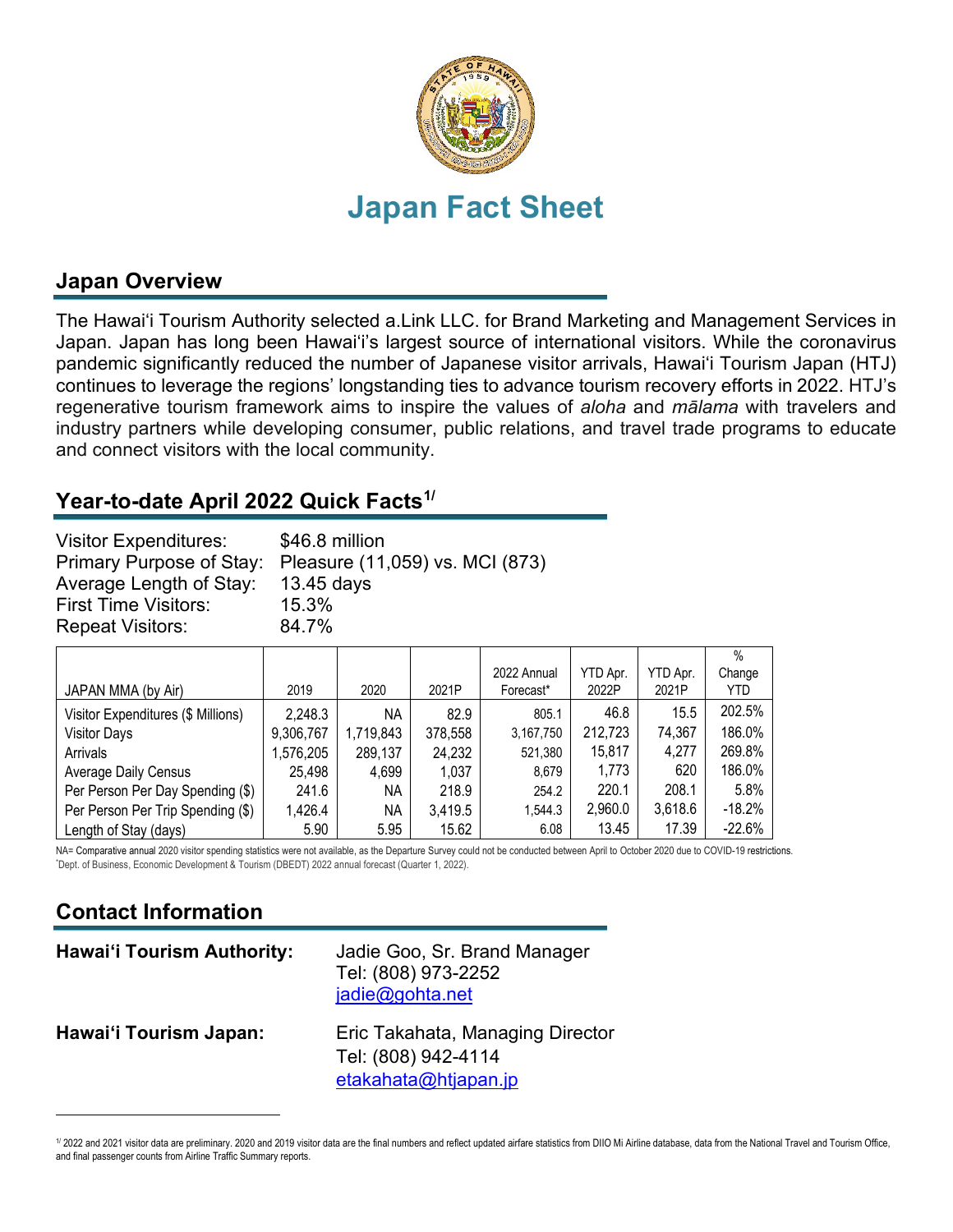#### **Market Summary**

Prior to the global COVID-19 pandemic, Hawai'i achieved record-level visitor expenditures and arrivals in 2019 through February 2020. On March 26, 2020, the state implemented mandatory quarantine and travel restrictions. Subsequently, nearly all trans-Pacific and interisland flights were canceled, cruise ship activities were suspended and tourism to the islands all but shut down. In October 2020, the state initiated the Safe Travels program, which allowed travelers to bypass quarantine if they had a valid negative COVID test. Through March 25, 2022, domestic passengers could bypass the state's mandatory self-quarantine if they were vaccinated or have a negative COVID pre-travel test. The Safe Travels Program ended on March 26, 2022. In April 2022, there were no travel restrictions for passengers arriving on U.S. domestic flights. Passengers arriving on direct international flights were subjected to federal U.S. entry requirements which included up-to-date vaccination document and a negative COVID test taken within one day of travel, or documentation of having recovered from COVID in the past 90 days.

- Through the first four months of 2022 there were 15,817 visitors from Japan compared to 494,416 visitors (-96.8%) in the first four months of 2019.
- Visitors from Japan spent \$46.8 million in the first four months of 2022 compared to \$688.1 million (-93.2%) in the first four months of 2019.
- There were 323 scheduled flights with 71,506 seats in the first four months of 2022, compared to 2,656 flights with 664,654 seats in the first four months of 2019.
- For all of 2021, 24,232 visitors arrived from Japan. In comparison, there were 289,137 visitors (-91.6%) from Japan in 2020, and 1,576,205 visitors (-98.5%) in 2019.
- Total visitor spending in 2021 was \$82.9 million, a 96.3 percent drop from \$2.25 billion in 2019. Comparative 2020 visitor spending data was not available.
- In 2021, there were 529 scheduled flights with 131,766 seats from Japan. In comparison, there were 1,787 flights with 483,574 seats in 2020, and 7,696 flights with 1,999,204 seats in 2019.

#### **Market Conditions**

- On April 1, 2022, Ministry of Foreign Affairs of Japan (MOFA) eased travel advisory from Level 3 "Avoid All Travel" to Level 2 "Avoid Non-essential Travel" for 106 countries, including the U.S., for the first time since 2020. This is a big step for Japanese travel agencies to start selling package tours. From April 10, Japan will increase its daily new entry capacity up to 10,000 passengers.
- The depreciation of the yen is progressing rapidly, and on April 28, 2022, it temporarily reached the 131-yen level as 20 years ago. The inflation rate in April averaged 2 percent for the first time in about seven years due to influence of the situation in Ukraine.
- Nikkei NEEDS predicts Japan GDP growth rate in 2022 to be 1.9 percent. In the first quarter of 2022, the growth rate was -0.2 percent, however, it is expected to pick up from April 2022, with increase of personal travel.
- According to Japan National Tourism Organization (JNTO), the number of Japanese departures in March 2022 was 70,700, a significant increase of about 1.5 times compared to March 2021.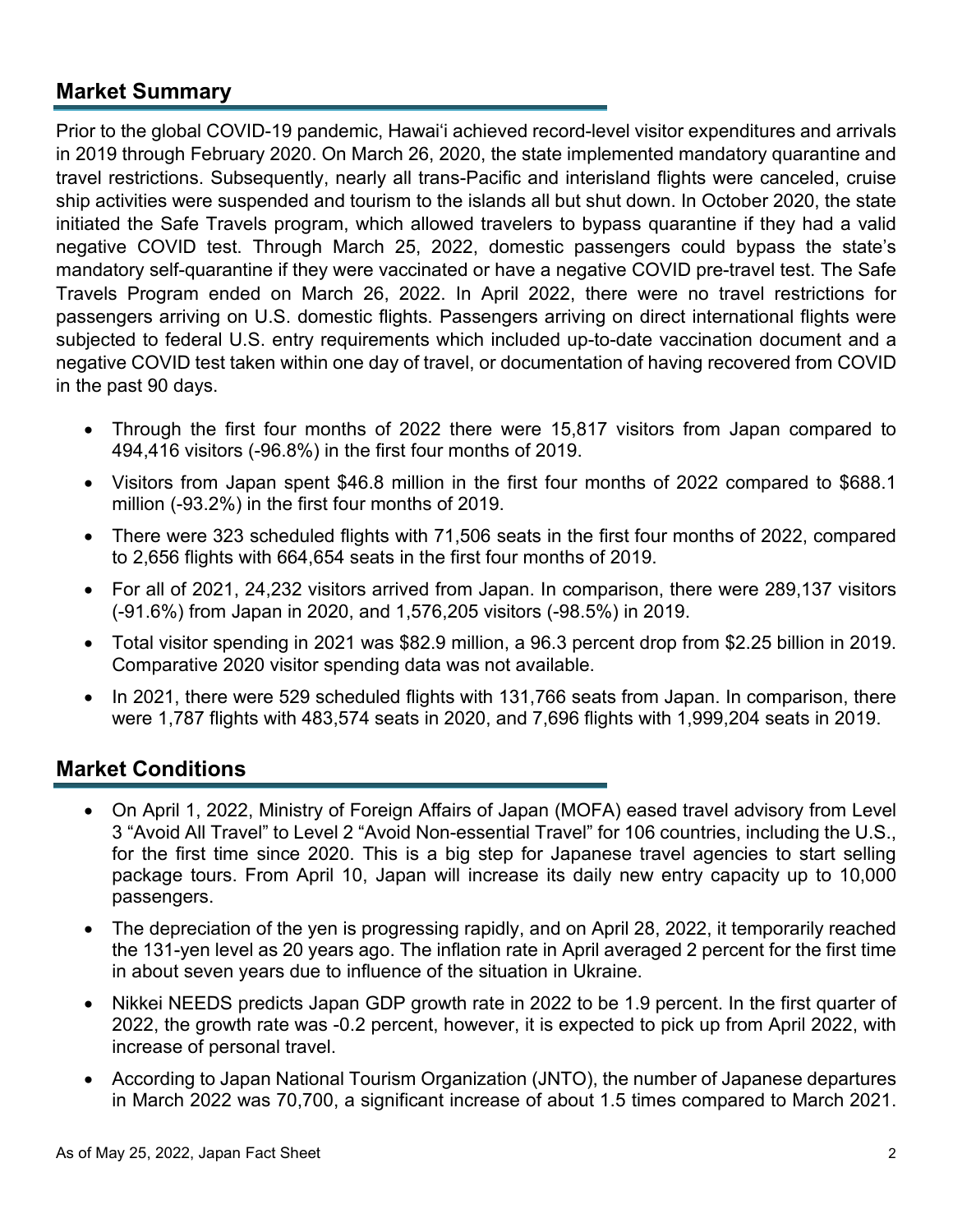The major factors are the relaxation of border measures and increase in the maximum number of entries.

- With the relaxation of border measures in Japan and the reduction of the travel advisory level, travel agencies are starting to sell Hawaiʻi's travel products. JTB, JALPAK, and ANA X have started selling their tour packages from April 15, 24, 29 respectively. HIS will start to sell one of their major packages CIAO from May 1. Kintetsu will resume selling their tours from June 1, 2022.
- During Golden Week, reservation of international flights for Hawaiʻi, carrier bookings increased from 90 to 100 percent in business class and 40 percent to 85 percent in economy class. A total of approximately 7,000 people were booked for Hawai'i for the Golden week.
- The crude oil price has been soaring. The surcharges for tickets issued in June 2022 are currently at 23,600 yen for JAL and 23,800 yen for ANA for Hawaiʻi routes.
- ANA announced the resumption of Narita-Honolulu flights twice a week for the A380 FLYING HONU (520 seats) from July 2022.
- In April 2022, there were a total of 87 flights with 20,263 seats by four airlines (ANA, Hawaiian, JAL, and ZIPAIR), according to Diio Mi flight schedules.

| JAPAN MMA (by Air) | 2019      | 2020    | 2021P  | YTD Apr.<br>2022P | YTD Apr.<br>2021P | % change<br>YTD |
|--------------------|-----------|---------|--------|-------------------|-------------------|-----------------|
|                    |           |         |        |                   |                   |                 |
| O'ahu              | 1,492,753 | 269,402 | 23,130 | 14,798            | 4,124             | 258.9%          |
| Maui County        | 48,524    | 8,265   | 912    | 1,009             | 92                | 998.2%          |
| Maui               | 46,684    | 7,929   | 902    | 961               | 92                | 946.3%          |
| Moloka'i           | 1,941     | 416     | 17     |                   |                   | $-76.5%$        |
| Lāna'i             | 2,300     | 128     | 20     | 49                |                   | 621.8%          |
| Kaua'i             | 25,333    | 3,622   | 424    | 349               | 27                | 1180.2%         |
| Island of Hawai'i  | 170,686   | 35,453  | ,360   | 1,588             | 125               | 1171.9%         |

## **Distribution by Island**

# **Airlift: Scheduled Seats and Flights**

| Scheduled        | 2022   |        |         |         |           | 2021   |           |        |        | %CHANGE |           |           |           |           |         |
|------------------|--------|--------|---------|---------|-----------|--------|-----------|--------|--------|---------|-----------|-----------|-----------|-----------|---------|
| seats            |        | Ω2     | Q3      | Q       | Annual    | Q1     | ററ<br>QZ. | Q3     | O4     | Annual  | 01        | Q2        | Q3        | Q4        | Annual  |
| <b>JAPAN</b>     | 51.243 | 72.941 | 424.653 | 461.960 | 1.010.797 | 30.717 | 24.354    | 32.490 | 44.205 | 131.766 | 66.8      | 199.5     | 1207.0    | 945.0     | 667.1   |
| Fukuoka          |        |        | 14178   | 14734   | 28.912    |        |           |        |        |         | <b>NA</b> | <b>NA</b> | NA        | N۵        | NA      |
| Nagoya           |        |        | 14579   | 21988   | 36.567    |        |           |        | 186    | 186     | <b>NA</b> | <b>NA</b> | <b>NA</b> | 11721.5   | 19559.7 |
| Osaka            | 3,809  | .726   | 40.474  | 47.564  | 96.573    | 5.004  | 3.614     | 3.892  | 3.614  | 16.124  | $-23.9$   | 30.8      | 939.9     | 1216.     | 498.9   |
| Sapporo          |        |        | 10842   | 10842   | 21.684    |        |           |        |        |         | <b>NA</b> | <b>NA</b> | <b>NA</b> | <b>NA</b> | NA      |
| <b>Tokvo HND</b> | 14.946 | 18.781 | 135.794 | 157.574 | 327.095   | 12.500 | 9.620     | 1.520  | 12.876 | 46.516  | 19.6      | 95.2      | 1078.8    | 1123.8    | 603.2   |
| <b>Tokvo NRT</b> | 32.488 | 49.434 | 208.786 | 209.258 | 499.966   | 13.213 | .120      | 17.078 | 27.529 | 68,940  | 145.9     | 344.6     | 122.5     | 660.      | 625.2   |

Source: DBEDT analysis based on scheduled seats from Diio Mi flight schedules as of April 26, 2022, subject to change.

| Scheduled        | 2022 |     |                |          |             |     | 2021 |     |                 |        |           | %CHANGE   |           |        |           |
|------------------|------|-----|----------------|----------|-------------|-----|------|-----|-----------------|--------|-----------|-----------|-----------|--------|-----------|
| flights          |      | uz  | Q3             | Q4       | Annual      | Ο1  | Q2   | Q3  | Q               | Annual | Ő.        | ∩∩        | Q3        | Q۵     | Annual    |
| <b>JAPAN</b>     | 236  | 307 | 1.505          | 667      | 3.715       | 118 | 102  | 128 | 18 <sup>°</sup> | 529    | 100.0     | 201.0     | 1075.8    | 821.0  | 602.3     |
| Fukuoka          |      |     | 5 <sup>1</sup> | 53<br>ບບ | 104         |     |      |     |                 |        | <b>NA</b> | NA        | <b>NA</b> | NΑ     | <b>NA</b> |
| Nagoya           |      |     | 6              | Q2       | 152<br>I Ju |     |      |     |                 |        | <b>NA</b> | NA        | NA        | 9100.0 | 15200.0   |
| Osaka            |      |     | 155            | 184      | 370         | 18  | ٠.   |     |                 | 58     | $-22.2$   | 30.8      | 1007.7    | 1315.4 | 537.9     |
| Sapporo          |      |     | 39             | 39       |             |     |      |     |                 |        | <b>NA</b> | <b>NA</b> | <b>NA</b> | NΑ     | NA        |
| Tokyo HND        | 70   | 90  | 524            | 615      | .299        | 53  | 49   | 55  | 63              | 220    | 32.       | 83.7      | 852.7     | 876.2  | 490.5     |
| <b>Tokyo NRT</b> | 152  | 200 | 675            | 684      | 71          |     | 40   | 59  | 104             | 250    | 223.4     | 400.0     | 1044.     | 557    | 584.4     |

Source: DBEDT analysis based on scheduled flights from Diio Mi flight schedules as of April 26, 2022, subject to change.